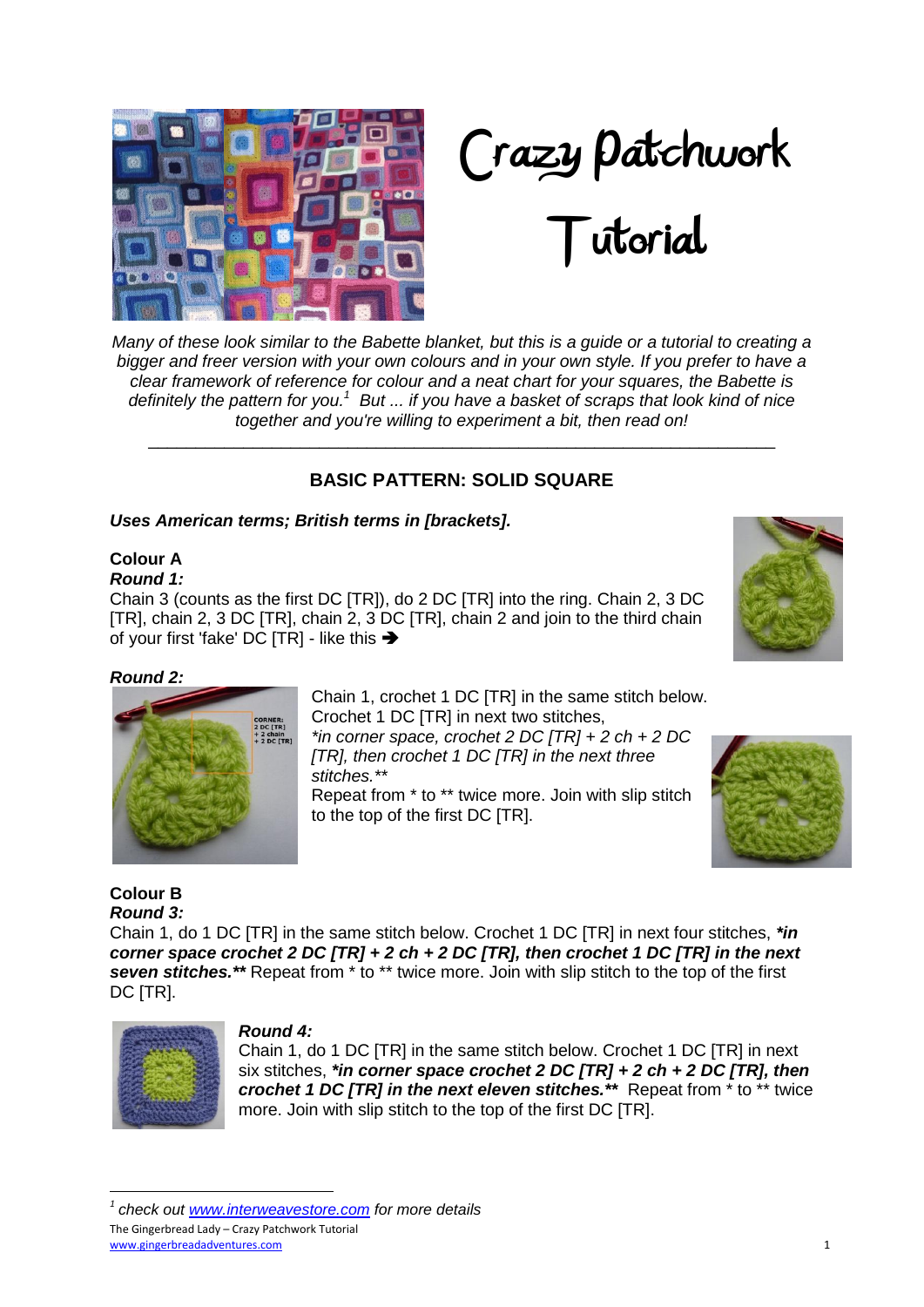## **Colour C**

*Round 5:*

Chain 1, do 1 DC [TR] in the same stitch below. Crochet 1 DC [TR] in next eight stitches**,** *\*in corner space crochet 2 DC [TR] + 2 ch + 2 DC [TR], then crochet 1 DC [TR] in the next fifteen stitches.\*\** Repeat from \* to \*\* twice more. Join with slip stitch to the top of the first DC [TR].

## *Round 6:*

Chain 1, do 1 DC [TR] in the same stitch below. Crochet 1 DC [TR] in next ten stitches, *\*in corner space crochet 2 DC [TR] + 2 ch + 2 DC [TR], then crochet 1 DC [TR] in the next nineteen stitches.\*\** Repeat from \* to \*\* twice more. Join with slip stitch to the top of the first DC [TR].

An 8/10/ 12-round square can be made by following the instructions as per rounds 5 and 6, except that the number of stitches between each corner increases with every round. Essentially, you must do one DC [TR] *in each stitch in the previous round*, and **2 DC [TR] + 2 chain + 2 DC [TR]** into each corner space.

To finish: chain two, yank tightly. Leave a long tail for joining (2-3 times the length of one square side), and cut yarn.

#### **PLANNING**

\_\_\_\_\_\_\_\_\_\_\_\_\_\_\_\_\_\_\_\_\_\_\_\_\_\_\_\_\_\_\_\_\_\_\_\_\_\_\_\_\_\_\_\_\_\_\_\_\_\_\_\_\_\_\_

Now, assemble your colours. Before I even start thinking about making a blanket, I look at my collection of little squares. Whenever I reach the end of a skein, I use the last smidgen of yarn to make a 1 round or 2-round square and string it on a piece of ribbon. This not only helps me to use up all the little tiny balls of yarn that manage to snarl themselves into a big, tangled mess as soon as I turn my back on them, but it also helps me visually plan my next project.



At first I used to put them all on the same ribbon, but found it more

interesting to sort them by colour – I simply put all the colours I think are nice together on one string (and sometimes re-arrange them according to whim). This helps me visualise the kind of blanket I want to make. For example, here I"ve got a string of autumnal colours (cream, brown, green), brights (red, orange, yellow, cerise pink) and a string of candy colours (pink, yellow, blue, peach, lilac), and a string of all the colours that haven"t found a family yet. Because we"re heading into autumn over here, I decided that I"d have enough browns and greens and assembled the yarn to make a candy-bright blanket instead.



I find that twelve or thirteen colours are more than enough – I don"t like the blanket to look too "busy" and find that more than twelve or thirteen colours can make a less harmonious whole. One thing that has proved to be invaluable is a project sheet for the blanket. This sheet (check the link in the Free Stuff here) simply helps you keep a record of all the yarn you've used – you will never recreate the same blanket twice, but you might want to make another using the same colour scheme.

\_\_\_\_\_\_\_\_\_\_\_\_\_\_\_\_\_\_\_\_\_\_\_\_\_\_\_\_\_\_\_\_\_\_\_\_\_\_\_\_\_\_\_\_\_\_\_\_\_\_\_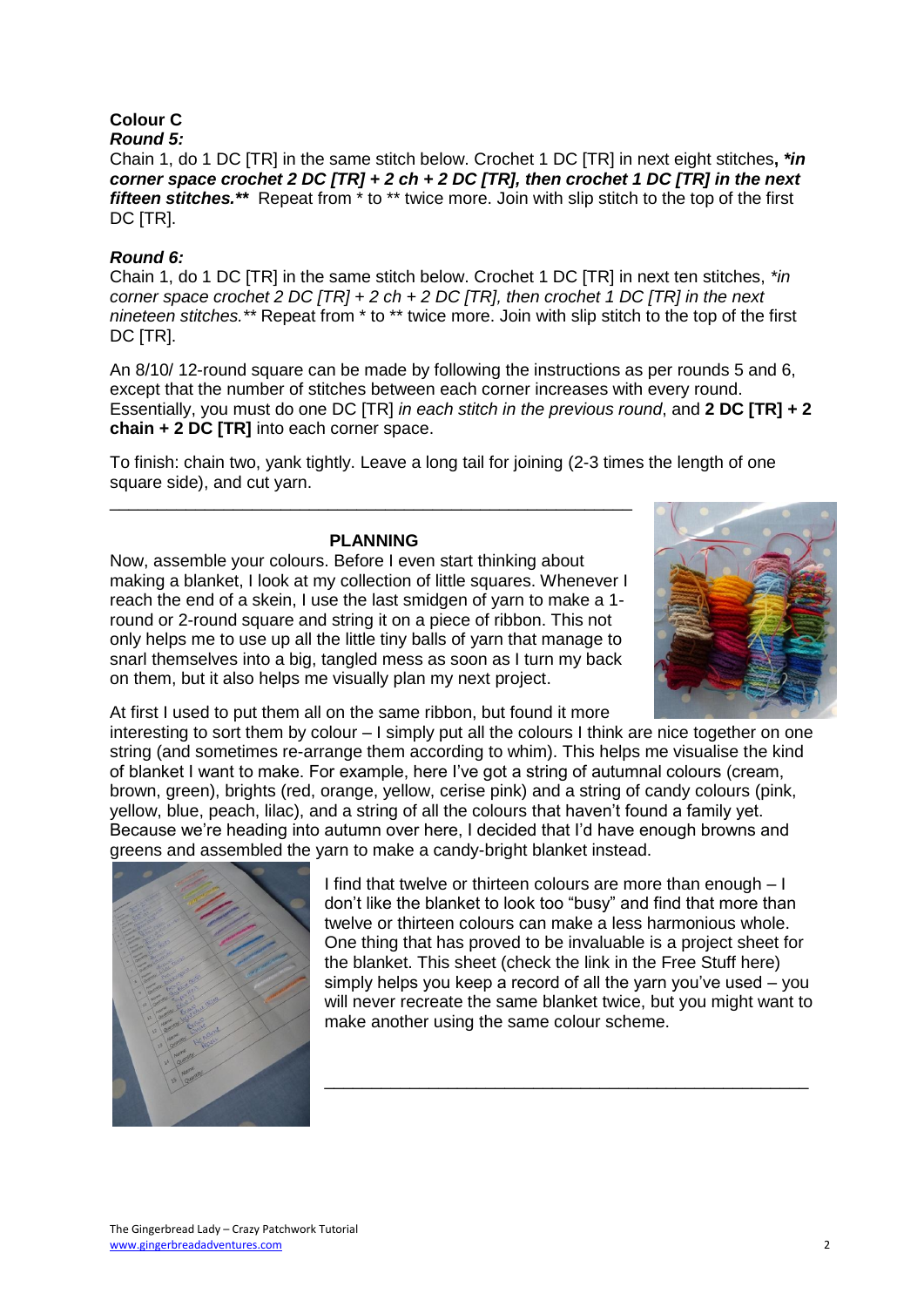#### **And now … the crocheting!**

Then you start crocheting. Sit down with a mug of tea and a good film and toss out squares of varying sizes. Four things to remember:



1) The 2-round squares should have only one round of each colour.

2) The 4/6/8/10-round squares should have two rounds of every colour and you should only use each colour once per square.

3) The exception to 2) is the occasional square that follows the pattern of the blue square on the left: A-A-B-C-C-B. I don"t do many of these because the bigger bands made by the double rounds of one colour look less "busy" and "bitty", but the odd square in this pattern breaks up the monotony!



4) I do a maximum of three or four 10-round squares per blanket.

#### **ASSEMBLY**

\_\_\_\_\_\_\_\_\_\_\_\_\_\_\_\_\_\_\_\_\_\_\_\_\_\_\_\_\_\_\_\_\_\_\_\_\_\_\_\_\_\_\_\_\_\_\_\_\_\_\_\_\_\_\_\_\_\_\_\_\_\_\_\_\_\_

When you"ve crocheted a little stack of squares, you can start putting them together. From this point on, I use an odd form of maths to calculate the width and depth. Each square is measured by its number of rounds  $-$  a 4-round square is 4, a 6-round square is 6. In order to make a blanket that roughly fits a standard double bed (140cm/55 inches in width), I find that my blanket should be 54 rounds across. What do I mean? Look at the illustration below. Each box represents a square (the number stands for the number of rounds) and the sum of the numbers in each of the blue boxes is 54.



I crochet the blanket in strips – here you can see my first completed strip. It's 54 rounds across and 12 rounds in length. No, I didn't use the plan above. I just put it together, willynilly, 'cause that's the way I roll, hookers.



My blankets are usually made up of five strips - Strip 1 – 54 rounds across, 12 rounds long Strip 2 – 54 rounds across, 16 rounds long Strip 3 – 54 rounds across, 12 rounds long Strip 4 – 54 rounds across, 16 rounds long Strip 5 – 54 rounds across, 12 rounds long

The Gingerbread Lady – Crazy Patchwork Tutorial www.gingerbreadadventures.com 3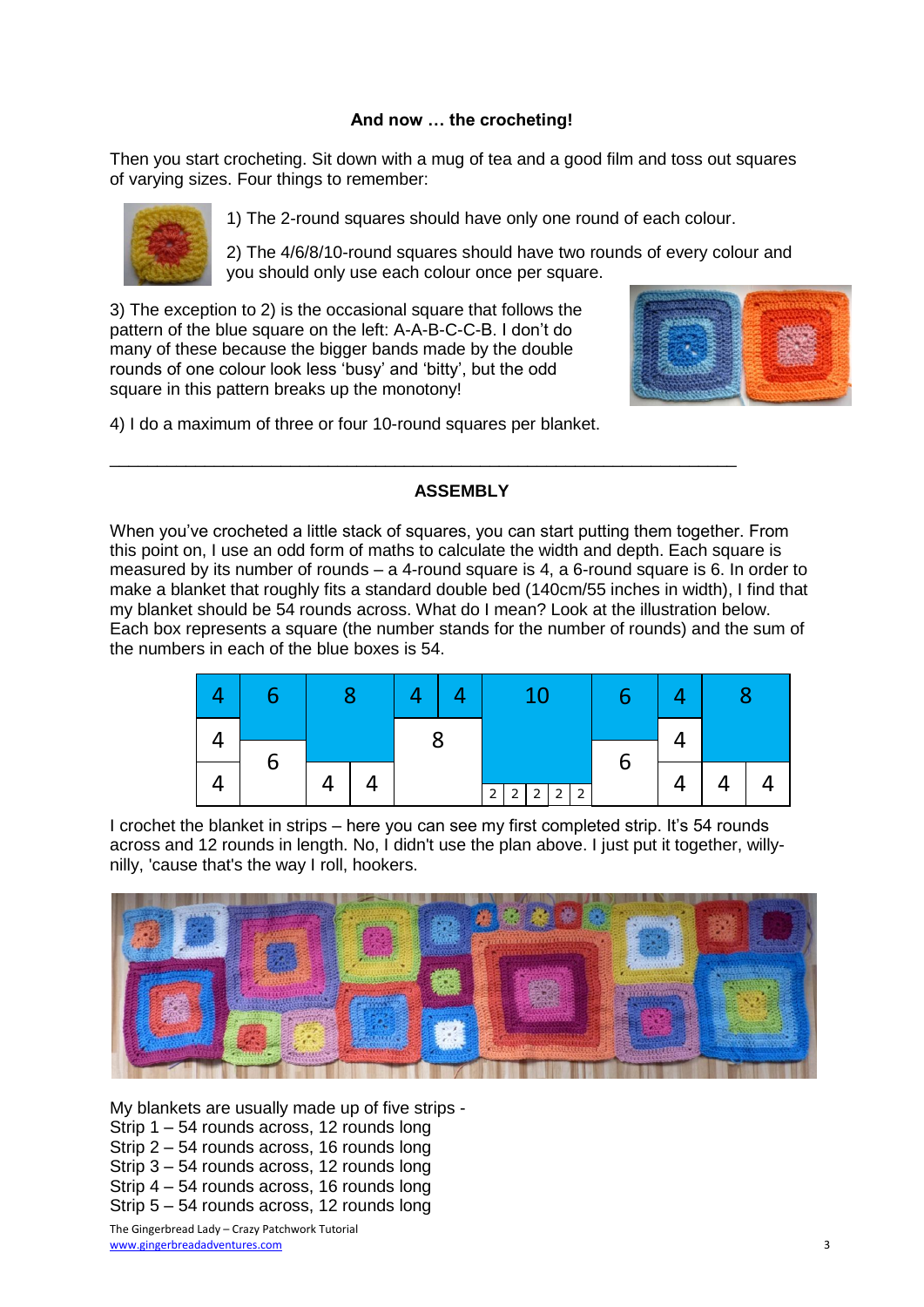The finished blanket"s length (before the border) is 68 rounds, which is approximately 180 cm/72 inches.

So get started! Lay the squares on a flat surface and, like a giant crochet jigsaw puzzle, put them together in a pleasing fashion :-) Once you have created your own layout, you have to sew it together. You can simply continue in this manner, just arranging and attaching the squares in a random way, or you can create your own pattern.

\_\_\_\_\_\_\_\_\_\_\_\_\_\_\_\_\_\_\_\_\_\_\_\_\_\_\_\_\_\_\_\_\_\_\_\_\_\_\_\_\_\_\_\_\_\_\_\_\_\_\_\_\_\_\_\_\_\_\_\_\_\_\_\_\_\_

## **CREATING A SIMPLE PATTERN**

The good news is that once you have worked out a nice 12-round and 16-round strip, you have the basis for a simple pattern. Here is a 12-round strip (in blue) attached to a 16-round strip (in pink). The next time you start a 12-round strip, just leave off the first block of squares – below, I just moved the first three 4-round squares (in darker blue) to the end of the strip. When it came to the second 16-round strip, I just moved the first block of squares (in darker pink) to the end of the strip. In the last 12-round strip, the first 6-round squares have also just been moved across to the end. The overall effect is random to the untrained eye because you"ve used different colours in each strip – but there"s method in your madness!

|     | 4                             |                | 6              |                | 8              |                | $\overline{4}$                   | $\overline{4}$                   | 10                                                 |                                  | 6              |                | $\overline{4}$ |                                | 8              | <b>STRIP 1:</b><br>54 rds across, |
|-----|-------------------------------|----------------|----------------|----------------|----------------|----------------|----------------------------------|----------------------------------|----------------------------------------------------|----------------------------------|----------------|----------------|----------------|--------------------------------|----------------|-----------------------------------|
|     | $\overline{4}$                |                | 6              |                |                |                |                                  | 8                                |                                                    |                                  | 6              |                | $\overline{4}$ |                                |                | 12 rds length                     |
|     | $\overline{4}$                |                |                | $\overline{4}$ | $\overline{4}$ |                |                                  |                                  | $\overline{2}$<br>$\overline{2}$<br>$\overline{2}$ | $\overline{2}$<br>$\overline{2}$ |                |                | $\overline{4}$ | $\overline{4}$                 | $\overline{4}$ |                                   |
|     |                               | 8              | 4              | $\frac{2}{2}$  | $\overline{4}$ |                |                                  | 8                                | 6                                                  | $\overline{4}$                   | $\overline{4}$ | $\overline{4}$ |                | 6                              | $\overline{4}$ | <b>STRIP 2:</b><br>54 rds across, |
|     |                               |                | $\overline{4}$ |                | 6              |                |                                  |                                  | $\frac{2}{2}$                                      |                                  | 8              | $\overline{2}$ | $\overline{2}$ | $\overline{2}$<br>$\mathsf{2}$ | $\overline{4}$ | 16 rds length                     |
|     | $\overline{4}$                |                | 8              |                |                |                |                                  | 8                                | $\overline{4}$                                     |                                  |                |                | 6              |                                | 8              |                                   |
|     | $\overline{4}$                |                |                |                | 6              |                |                                  |                                  | 6                                                  | $\overline{4}$                   | $\overline{4}$ | $\overline{4}$ | $\frac{2}{2}$  |                                |                |                                   |
|     | 6                             |                | 8              |                | $\overline{4}$ |                | $\overline{4}$                   |                                  | 10                                                 | 6                                |                | $\overline{4}$ |                | 8                              | $\overline{4}$ | <b>STRIP 3:</b><br>54 rds across, |
|     |                               |                |                |                |                | 8              |                                  |                                  |                                                    |                                  |                | $\overline{4}$ |                |                                | 4              | 12 rds length                     |
|     | 6                             |                | $\overline{4}$ | $\overline{4}$ |                |                |                                  | $\overline{2}$<br>$\overline{2}$ | $\overline{2}$<br>$\overline{2}$<br>$\overline{2}$ | 6                                |                | $\overline{4}$ | $\overline{4}$ | $\overline{4}$                 | $\overline{4}$ |                                   |
|     | $\frac{2}{2}$                 | $\overline{4}$ | 8              |                |                | 6              |                                  | $\overline{4}$                   | $\overline{4}$<br>$\overline{4}$                   | 6                                |                | $\overline{4}$ |                | 8                              | 4              | <b>STRIP 4:</b><br>54 rds across, |
|     | 6                             |                |                |                |                |                | $\sqrt{2}$                       | 8                                | $\overline{2}$<br>$\overline{2}$                   | $\mathsf{2}$                     | $\overline{2}$ | $\overline{4}$ |                |                                | $\overline{4}$ | 16 rds length                     |
|     |                               |                | 8              |                | $\overline{4}$ |                | $\overline{2}$                   |                                  | 6                                                  |                                  | 8              |                | $\overline{4}$ |                                | 8              |                                   |
|     | 6                             |                |                |                |                | 6              |                                  | $\overline{4}$                   | $\overline{4}$<br>$\overline{4}$                   | $\mathsf{2}$<br>$\overline{2}$   |                |                | $\overline{4}$ |                                |                |                                   |
|     |                               | 8              | $\overline{4}$ |                | $\overline{4}$ |                | 10                               |                                  | 6                                                  | $\overline{4}$                   |                | 8              |                | $\overline{4}$                 | 6              | <b>STRIP 5:</b><br>54 rds across, |
|     |                               |                | 8              |                |                |                |                                  |                                  |                                                    | 4                                |                |                | $\overline{4}$ |                                |                | 12 rds length                     |
| The | $\overline{4}$                | $\overline{4}$ |                |                |                | $\overline{2}$ | $\overline{2}$<br>$\overline{2}$ | $\overline{2}$<br>$\overline{2}$ | 6                                                  | 4                                | $\overline{4}$ | $\overline{4}$ |                | $\overline{4}$                 | 6              |                                   |
|     | www.gingerbreadadventures.com |                |                |                |                |                |                                  |                                  |                                                    |                                  |                |                |                |                                |                | 4                                 |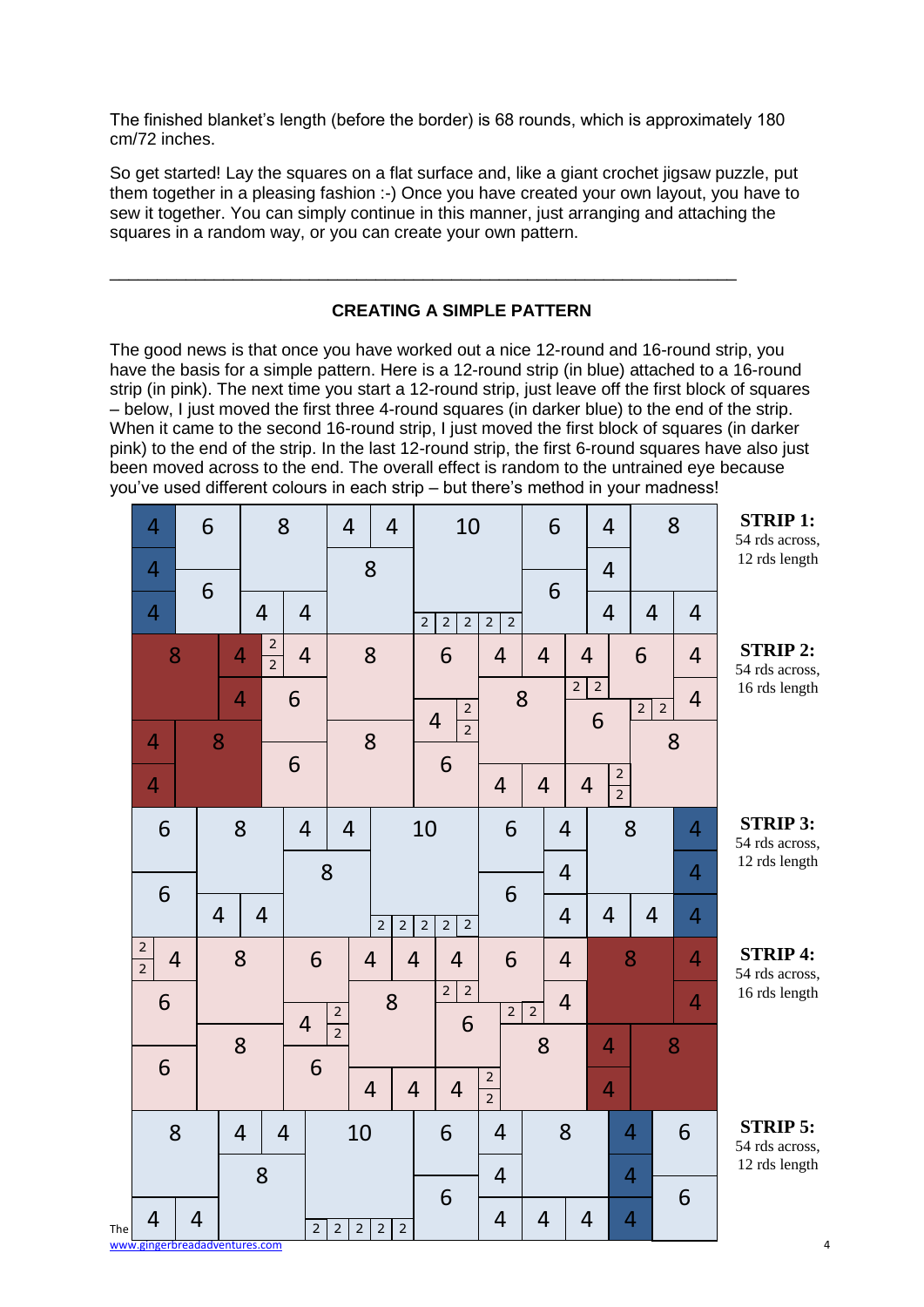#### **ODDS AND ENDS**

#### *A note about assembly...*

Eibhlin asked if you could crochet the squares together. Theoretically, you certainly could. I personally think this method looks nicer when the squares are of uniform size, because the crochet seam forms a kind of ridge or frame around the squares. When the squares are of different sizes - especially with so many little ones, - I find that this method tugs the fabric a little bit, so I prefer to whipstitch them together. Below is a photo of two squares crocheted together (on the left) and sewn together (on the right.) I've used a different colour yarn to show you the 'ridge' effect.



#### *Ends and weaving:*

A few of you had questions about ends and weaving. Normally when I finish a square, I leave a tail that's three times the length of one side. I use this tail to sew the square to its neighbour(s). I then make - yes, eek, prepare to throw your hooks now - a small knot and yank the yarn tight. The knot is generally not visible and can only be found by squishing the squares to find it with your fingers. I weave the leftover yarn in and out and up and down, and leave a little tail to crochet or weave over. I wash the blanket once before I wrap it up in cellophane for its next owner, and I have yet to see any undone ends. Maybe they're too afraid of me to unravel.

#### *Can you join as you go?*

This method seems to work best with traditional granny squares or squares with a lacier texture where the point of joining is between a 3 DC[TR] cluster. Of course, here's nothing stopping you from making this blanket with traditional grannies - I just like the solid squares myself, but you can use any granny square pattern that can be completed in a variety of rounds.

#### *Edging*

I edge the blanket quite simply, with a round of DC [TR], followed by a round of SC [DC] in contrasting colours.

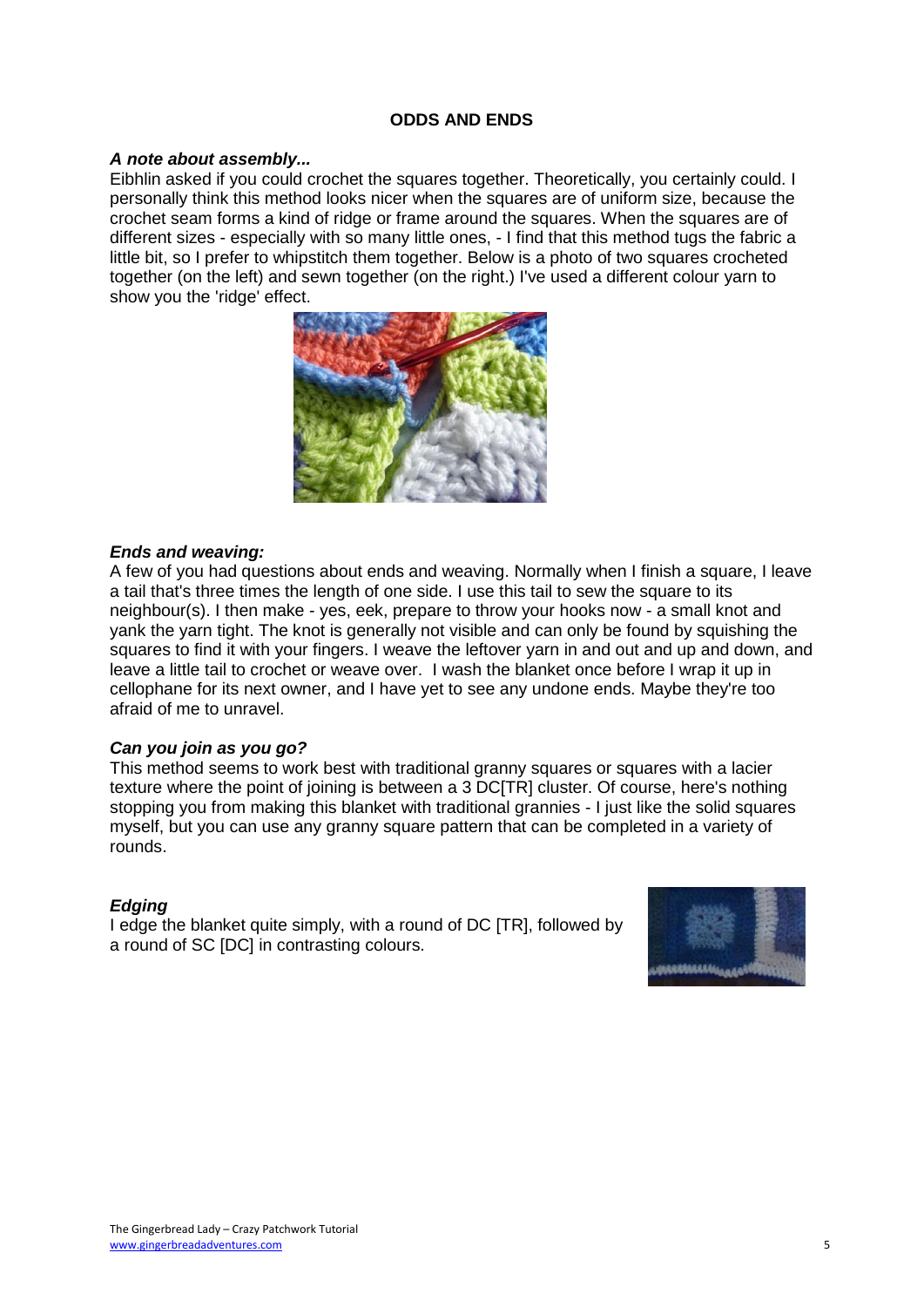

**Project Name:** 

| Hook size:             |                                         |
|------------------------|-----------------------------------------|
|                        | <u> 1990 - Johann Barbara, martin a</u> |
|                        |                                         |
|                        |                                         |
|                        |                                         |
| Notes / Modifications: |                                         |
|                        |                                         |
|                        |                                         |
|                        |                                         |
|                        |                                         |
|                        |                                         |
|                        |                                         |
|                        |                                         |
|                        |                                         |
|                        |                                         |
|                        |                                         |
|                        |                                         |
|                        |                                         |

Photo: